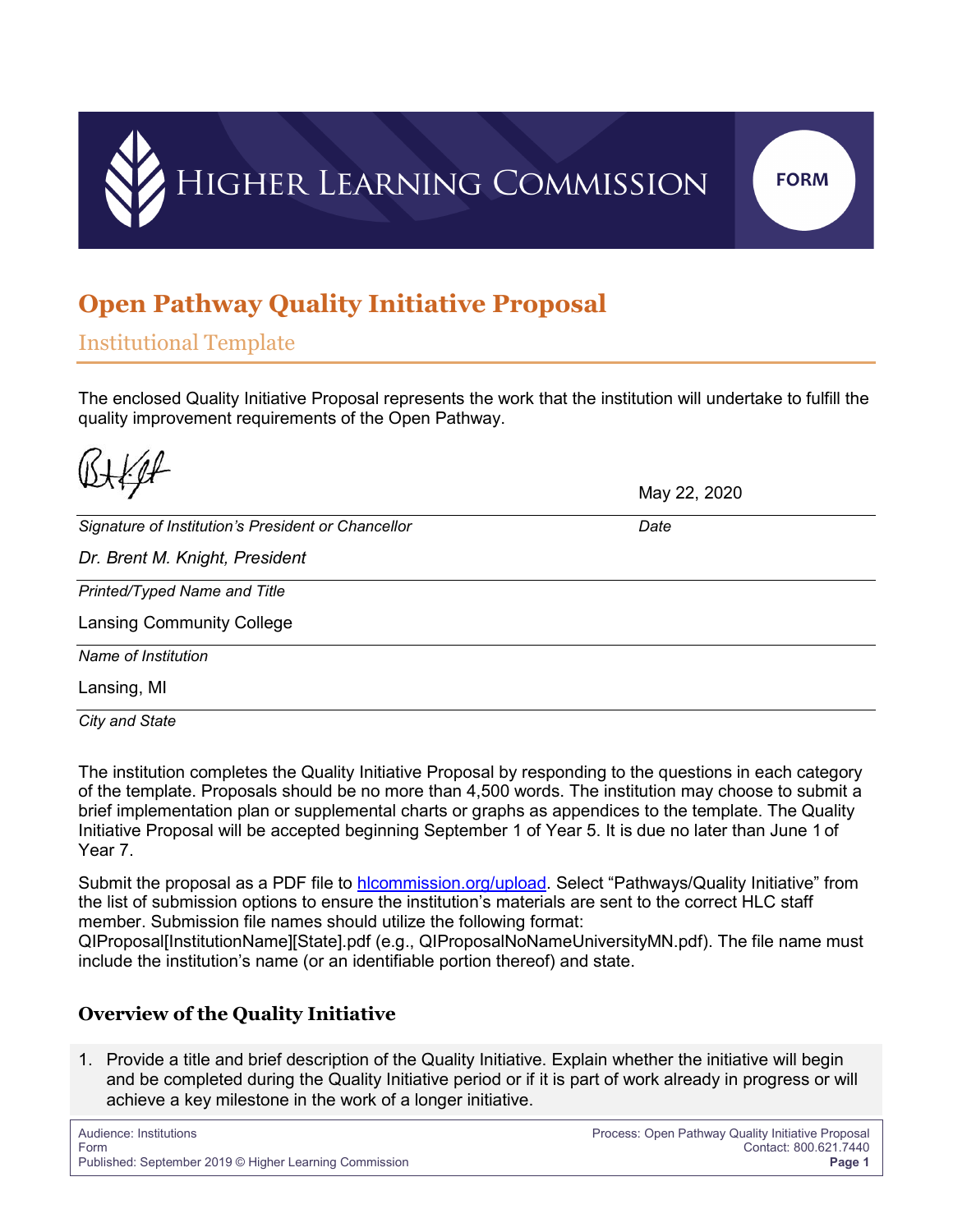#### **Co-Curricular Assessment and Development**

Since 2013, Lansing Community College (LCC) has been working to integrate a variety of assessment procedures into a single, collegewide assessment plan. We began with an overall assessment plan (2016), which was followed by a general education assessment plan (2018). This proposed initiative will integrate the assessment of co-curricular programs into LCC's formal assessment plan. In addition, the initiative includes a series of stages focused on continuous quality improvement, which will lead to the enhancement of the co-curricular programs.

Initially, we will develop a formal co-curricular assessment plan and communicate that plan to all stakeholders. We will then develop a co-curricular assessment template, which will be adapted into individual co-curricular assessment tools for a preliminary set of five selected programs. Following the implementation of the actual assessment and collection of appropriate data by our Center for Data Science, we will review both the tools and the co-curricular programs themselves with an eye toward making improvements. We will then conduct a second phase of assessment, and establish an ongoing cycle for continued assessment.

Based on the results of our work, we will prepare a Co-Curricular Assessment Handbook to aid other programs which want to be recognized as formal co-curricular programs (as opposed to extracurricular), and a Co-Curricular Student Catalog to advertise these programs to our students. Finally, we will begin utilizing an existing non-credit transcript to provide a record for students to show the co-curricular skills, behaviors, and habits they have developed in addition to studying the more traditional curriculum at LCC.

Our Committee for Assessing Student Learning (CASL) has been working on a co-curricular assessment template to pilot co-curricular assessment tools, processes, and structure. Entering into our Quality Initiative period, we intend to design and integrate a co-curricular assessment component to complete our comprehensive assessment plan. Not only will this initiative help us to more clearly meet Criteria for Accreditation 3.E.1. and, particularly, 4.B.2., it will also help close the loop on our overall assessment initiative and raise the college's level of maturity regarding a culture of assessment.

In addition, in the spirit of participatory governance, CASL and the Academic Senate have defined cocurricular programs as those which "…enhance and complement the educational experience at LCC…" Based on this, CASL and the Academic Senate have been working to determine which activities can be considered co-curricular as opposed to extracurricular. This initiative will help the college not only categorize different types of co-curricular activities, but also create a framework, methodology and plan for assessment of those activities. The assessment activities will allow the college to look for gaps and areas of improvement to assist in providing students with well-rounded academic experiences.

### **Sufficiency of the Initiative's Scope and Significance**

2. Explain why the proposed initiative is relevant and significant for the institution.

LCC has a long history of assessing academic programs and student learning outcomes. More recently, we sought to merge these processes into a single, collegewide assessment plan. In 2013 the college established an Academic Senate, and the former assessment committee became the Committee for Assessing Student Learning (CASL), a standing committee of the senate. In the fall of 2015 the college established the new position of Director of Assessment within the Center for Data Science, who works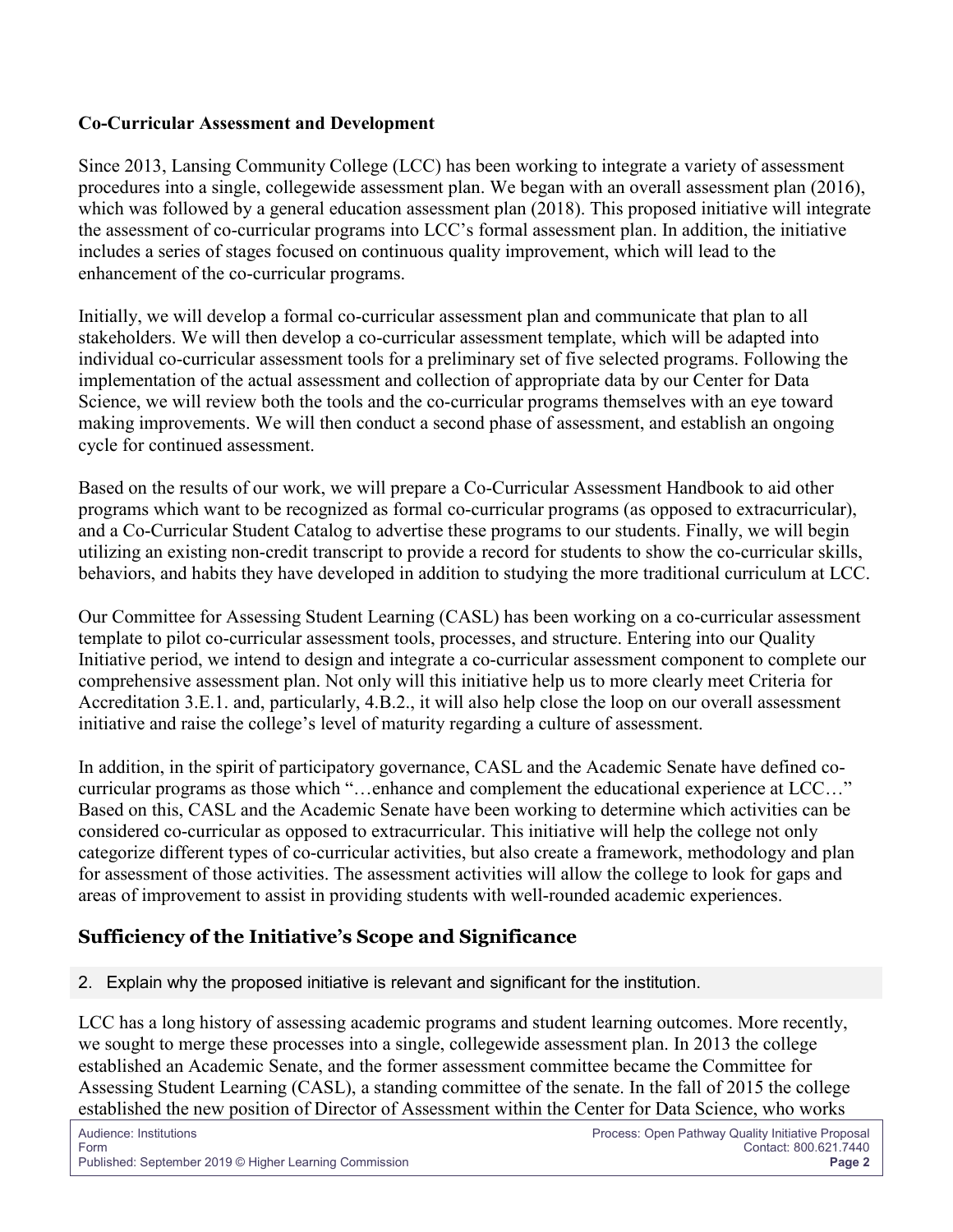closely with CASL. In 2016, CASL developed and the Academic Senate approved a collegewide assessment plan. In 2018 we implemented a collegewide general education assessment plan.

This proposed initiative is relevant because a formal plan for assessment of co-curricular programs is the final step in formalizing LCC's overall assessment plan. This will aid in raising a culture of assessment throughout everything we do here at our college by unifying and aligning all of our collegewide assessment efforts. In addition, the process of developing assessment tools for co-curricular programs will coincide with re-evaluating those programs, as well as future programs that wish to viewed as cocurricular rather than extracurricular. Overall, this will lead to a significant enhancement of the value of co-curricular programs for students at LCC.

Evidence collected following our initial, formal assessment plan (2015-2018) showed that we steadily improved and ultimately exceeded nearly all of our internal targets for assessment indicators such as: programs have program-level student learning outcomes (93% vs target of 87%), program learning outcomes align with the institutional learning outcomes (97% vs target of 85%), and selected assessment methods align with the stated student learning outcomes (95% vs target of 80%). Thus, the establishment of our formal, collegewide assessment plan has resulted in both improved awareness of the need for formal assessment and corresponding actions within programs to attend to that academic need. Consequently, as stated above, we anticipate significant enhancement of the quality of co-curricular programs, as well as providing guidance for coordinated development of both academic and corresponding co-curricular programs.

#### Quality Initiative Connection to Our Mission

### At LCC our Mission is clear:

*Lansing Community College provides high-quality education ensuring that all students successfully complete their educational goals while developing life skills necessary for them to enrich and support themselves, their families, and their community as engaged global citizens.*

Co-curricular programs provide opportunities for students to enhance the educational opportunities afforded in the classrooms and laboratories, as well as enrich themselves through opportunities that transcend traditional academic subjects. They will then be able to carry those skills forward, whether their immediate goals are further education, employment, or serving our community as engaged global citizens. Ongoing assessment of LCC's co-curricular programs is essential to ensuring their quality.

#### Quality Initiative Connection to Our Strategic Plan

In order to provide a framework for all we do at LCC, we have both a strategic plan and guiding principles (the latter serving primarily to support the vision and mission). The strategic plan consists of five focus areas, and two of them have specific items which relate to co-curricular programs and their assessment. Under Engaged Learning & Student Success, Goal B includes the outcome "Foster a culture of student engagement and responsibility," with a corresponding key performance indicator (KPI) that "Students participate in Registered Student Organizations."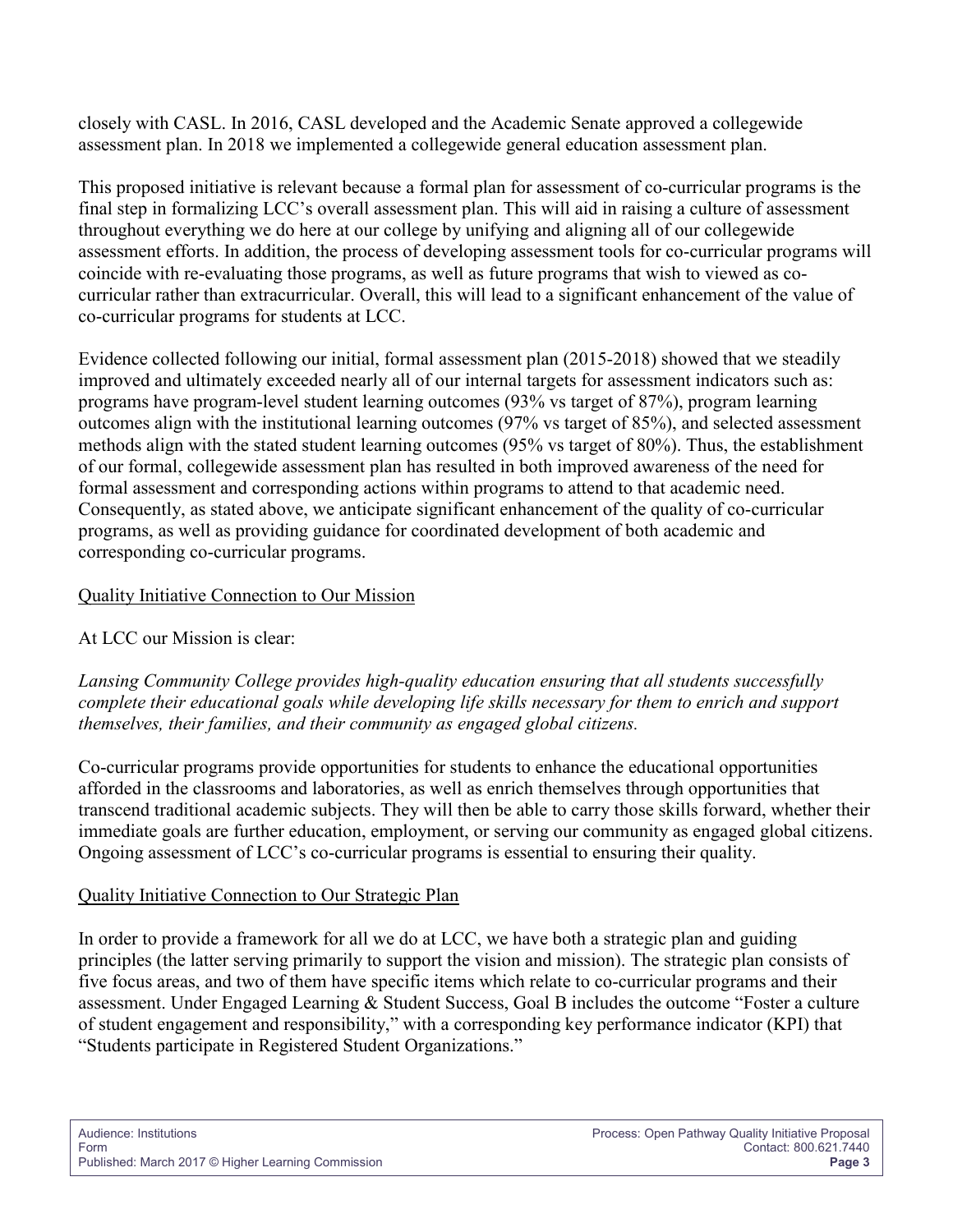Also under Engaged Learning & Student Success, Goal D states that "LCC will ensure continuous quality improvement of programs of study and courses." The first outcome associated with this goal is to "Improve state of collegewide assessment," and the corresponding KPI is "Program of study alignment from program level student learning outcomes to institution level student learning outcomes." This initiative will include our co-curricular programs in the collegewide assessment plans and tie the goals of the co-curricular programs to our Essential Learning Outcomes.

Similarly, our guiding principles support the value of our co-curricular programs. The guiding principles call for LCC to be a comprehensive community college, with one of its four areas of focus being personal enrichment. LCC is also committed to continuous improvement of its programs, and doing so by means of assessing measurable outcomes. Finally, one of the guiding principles emphasizes the value of the diverse world we live in and our commitment to follow through on that value with intentional planning. One of the key co-curricular areas chosen for examination and development in this quality initiative is a digital badge program dedicated to the study and appreciation of diversity, equity, and inclusion.

One final area of potential significant impact for this initiative lies within the Community Engagement area of our strategic plan. Goal A states that LCC will build and enhance relationships with community partners to support the needs of both. There are outcomes and KPIs focused on increasing the number of opportunities in the areas of service learning, internships, and apprenticeships. Although these programs are typically curricular, for students in other areas of study these programs might still be of significant value as co-curricular programs.

#### 3. Explain the intended impact of the initiative on the institution and its academic quality.

Since the assessment focus of this initiative will help programs to evaluate and improve themselves, in a continuous fashion, the evaluation of both co-curricular programs and potential co-curricular activities (service learning, internships, or others) will help to improve the overall quality of academic programs in which those opportunities reside. In other words, we will integrate co-curricular assessment into the curricular assessment, in order to enhance students' overall educational experience. Hopefully, this will lead to intentional and focused development of co-curricular programs across the college.

Co-curricular programs are an important component of the overall educational experience for students, but it's not always clear which programs are actually co-curricular (as opposed to extra-curricular). Recently, LCC's Academic Senate agreed upon a definition of co-curricular as:

#### *Co-curricular refers to activities and events that enhance and complement the educational experience at LCC, relate to the Essential Learning Outcomes, and connect students to the college and community.*

In order to determine which activities are, indeed, co-curricular, we will develop an assessment tool that ensures a given program can be assessed in accordance with this definition and specified criteria for inclusion.

We believe this approach will have several benefits. Co-curricular programs are part of the educational experience, in that participating in co-curricular programs augments traditional classroom learning. Thus, students are afforded the opportunity to develop and enhance our shared institutional learning outcomes, better preparing them for 21<sup>st</sup> century workforce needs and in fulfilling requirements for successful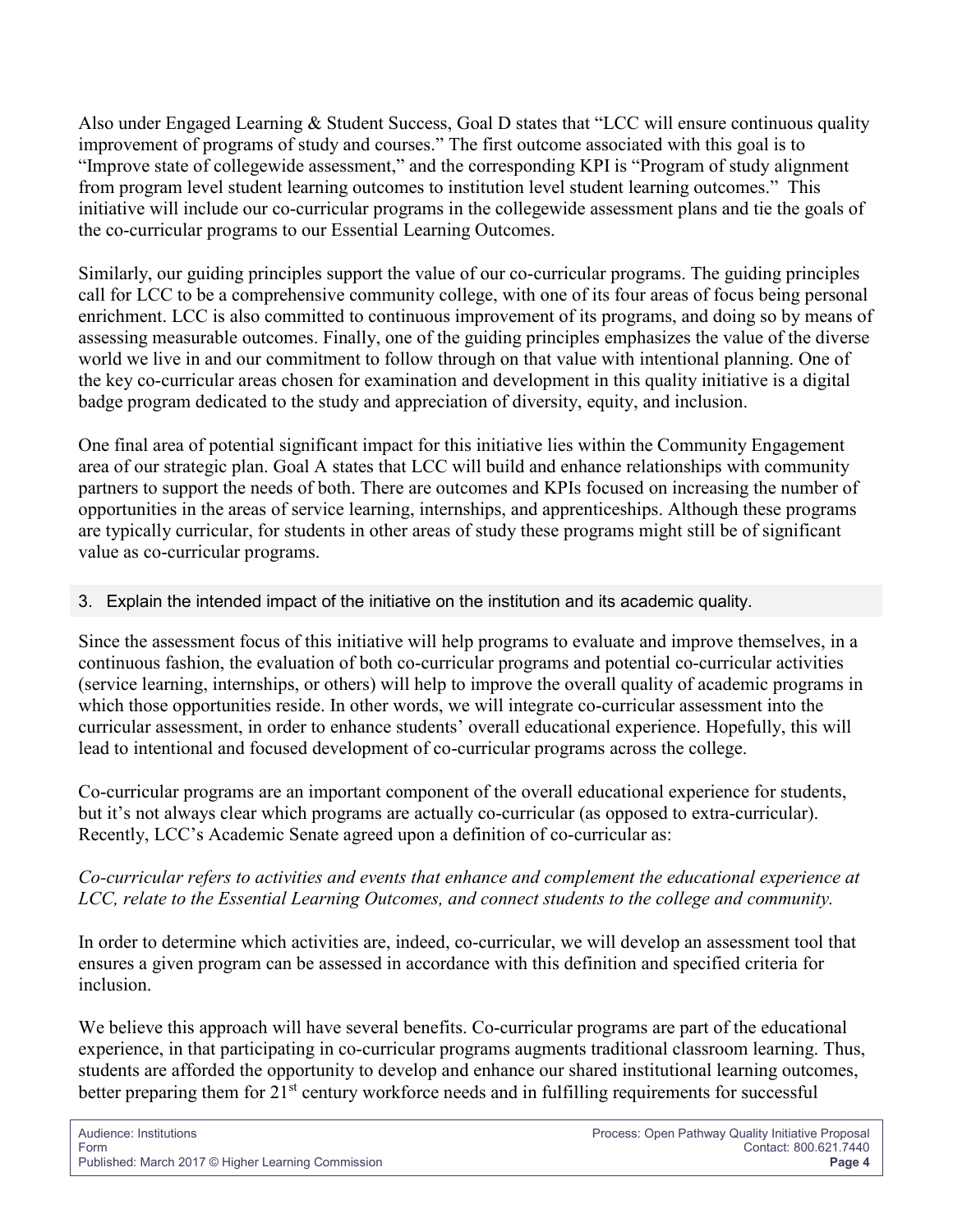transfer into 4-year institutions. Assessment leads to program development and to the question, "Who are we?" Such reflection inevitably leads to clarity of purpose and program improvement. Hopefully this will result in a stronger connection to academic programs. In addition, in situations in which it is not clear whether a program is co-curricular as opposed to extra-curricular, the individuals coordinating said program can then begin an evaluation of what it would take to confirm that it is, and can accordingly be assessed as, one of the co-curricular programs.

We intend to begin with five programs that are clearly co-curricular: our new Diversity/Equity/Inclusion (DEI) Digital Badge program, TRiO, LUCERO, the Leadership Academy, and the library programs. Once we develop clear assessment plans for these programs, based on a standardized template, other programs will be able to examine themselves within the context of the assessment template. This will not only provide a basis for the development of those programs, but may also provide a basis for new programs. For example, we have considered the development of a civic engagement digital badge. The assessment plan for our DEI digital badge program will provide insight into the design and continuous improvement of the effectiveness of this program, as well as potential future programs of a similar nature.

It's one thing for students to have these co-curricular opportunities, but how then do they show transfer schools, potential employers, or other interested parties that they have achieved additional skills and experiences that are of value? LCC has a non-credit transcript that is essentially unused. We will pursue making it a standard procedure to structure the co-curricular programs such that they can be entered into our system, thereby making it possible to generate the non-credit transcript. An essential component of that process will be to create co-curricular program learning outcomes that both align with our Essential Learning Outcomes and which can be assessed, the latter point being essential for determining successful completion of the program (though not necessarily a "grade") and being the overall focus of this Quality Initiative.

## **Clarity of the Initiative's Purpose**

4. Describe the purposes and goals for the initiative.

The overall purpose of this initiative is to provide an assessment framework for our co-curricular programs that will support ongoing program improvement and guide the development and improvement of additional programs that may be identified, or hope to be identified, as co-curricular (as opposed to extra-curricular). In addition, we will begin using a non-credit transcript to record achievement in co-curricular programs. The initiative will include a combination of short-term and long-term goals.

Our initial activities will include the following:

- Design, implement, and communicate a collegewide, co-curricular assessment plan this will involve collaborative efforts between the Co-Curricular Team, CASL, the Academic Senate, and LCC's communications director
- Develop specific assessment tools for the selected co-curricular programs this will involve a collaborative effort between the Co-Curricular Team and individual co-curricular programs
- Work with co-curricular programs to ensure the applicability of the assessment tool same as above; may influence both the assessment tool and the program itself (program development/improvement)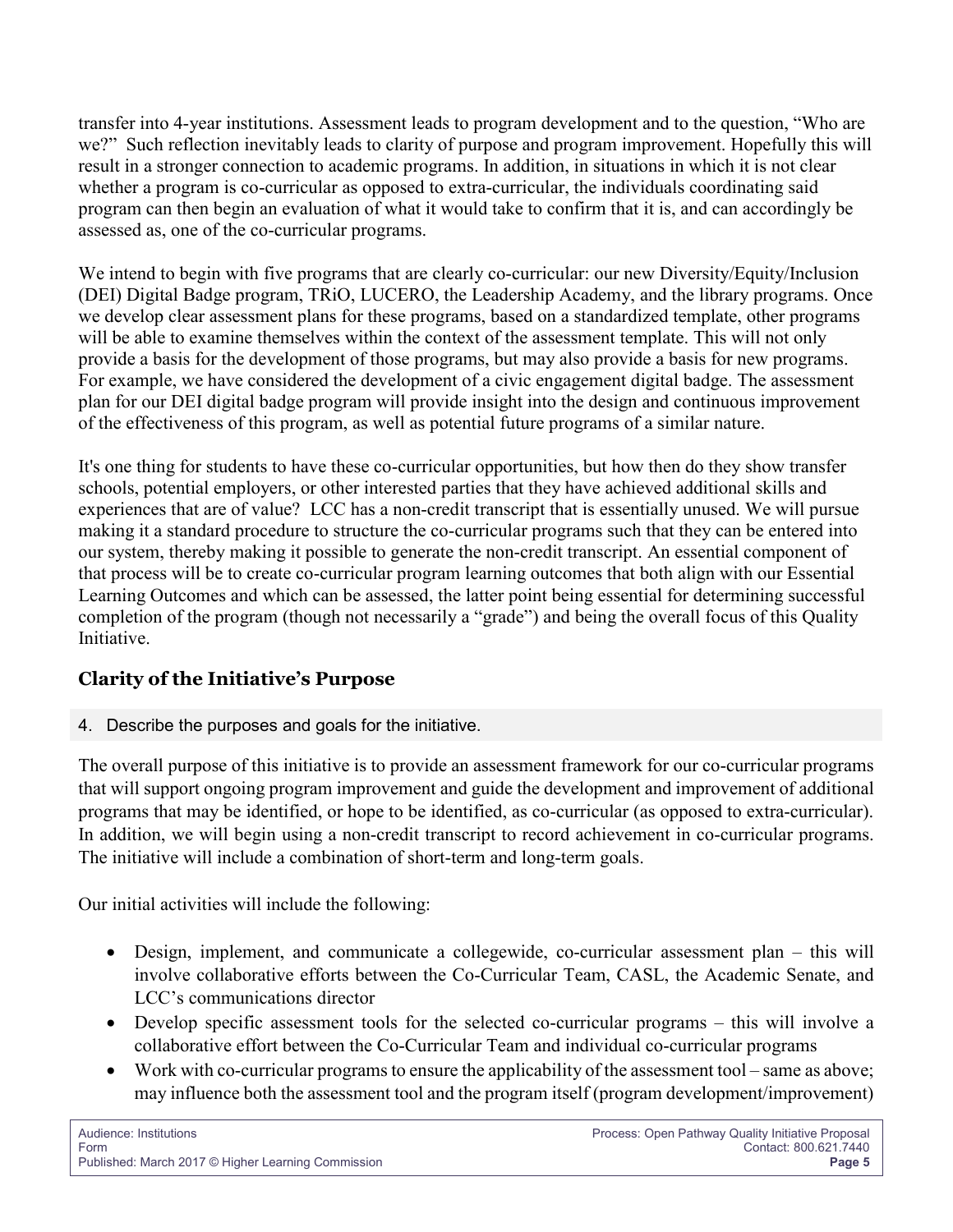- Collaborate with academic programs to enhance the student learning experience at LCC important for co-curricular programs that focus on student support (e.g., LUCERO, TRiO)
- Establishing baselines for persistence, retention, and completion for students involved in cocurricular programs – data to be collected by LCC's Center for Data Science

Long-term activities/goals will include the following:

- Reviewing the implementation of the assessment process this will be a practical review of how the assessment process worked and how it might be improved; this will be a collaborative effort based on our well-established program review process
- Implementing changes in the co-curricular programs based on the data collected to be done by the programs in a collaborative manner with advice and support from the Co-Curricular Team
- Re-assessing the co-curricular programs following any changes/improvements the assessments will be given again (to be ongoing); data to be collected by the Center for Data Science
- Working with potential new co-curricular programs to develop assessment tools as new programs express interest the Co-Curricular Team with work with them while keeping an eye on the development of an appropriate assessment tool for each new program
- Establishing the non-credit transcript for record keeping initiating/encouraging the use of this existing but under-utilized transcript system

To further ensure that we are doing our best to enhance the student learning experience through engagement with co-curricular programs, we will develop both a Co-Curricular Assessment Handbook, to aid in co-curricular program development, and a Co-Curricular Student Catalog advertising the various co-curricular programs available and the educational enhancement focus of each program.

|           | 5. Select up to three main topics that will be addressed by the initiative. |   |                             |  |                                |  |  |
|-----------|-----------------------------------------------------------------------------|---|-----------------------------|--|--------------------------------|--|--|
|           | Advising                                                                    |   | Leadership                  |  | Retention                      |  |  |
|           | $\boxtimes$ Assessment                                                      |   | <b>Learning Environment</b> |  | <b>Strategic Planning</b>      |  |  |
|           | Civic Engagement                                                            |   | <b>Online Learning</b>      |  | <b>Student Learning</b>        |  |  |
|           | Curriculum                                                                  |   | Persistence and             |  | <b>Student Success</b>         |  |  |
| $\bowtie$ | <b>Diversity</b>                                                            |   | Completion                  |  | Teaching/Pedagogy              |  |  |
|           | Engagement                                                                  |   | Professional<br>Development |  | <b>Underserved Populations</b> |  |  |
|           | <b>Faculty Development</b>                                                  | M | <b>Program Development</b>  |  | Workforce                      |  |  |
|           | <b>First-Year Programs</b>                                                  |   | <b>Program Evaluation</b>   |  | Other:                         |  |  |
|           | <b>General Education</b>                                                    |   | <b>Quality Improvement</b>  |  |                                |  |  |

#### 6. Describe how the institution will evaluate progress, make adjustments and determine what has been accomplished.

| Audience: Institutions                             | Process: Open Pathway Quality Initiative Proposal |
|----------------------------------------------------|---------------------------------------------------|
| Form                                               | Contact: 800.621.7440                             |
| Published: March 2017 © Higher Learning Commission | Page 6                                            |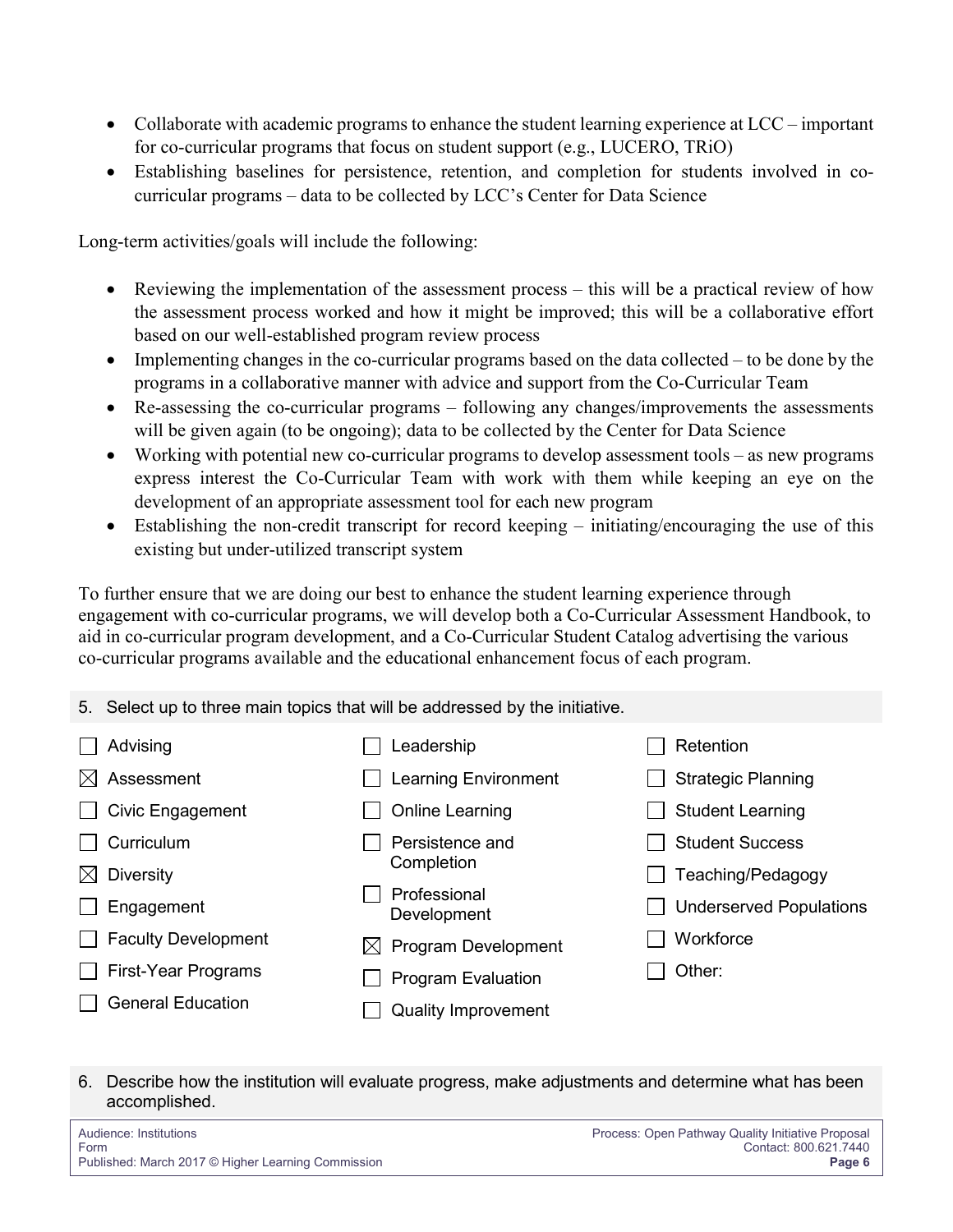Throughout the conduct of this initiative, the Co-Curricular Team will provide oversight and review of the ongoing activities. The Director of Assessment and the Accreditation Liaison Officer will both be actively involved in this work, in an ongoing capacity.

Evaluating the initial activities of this initiative are quite straightforward. The Co-Curricular Team has already been assembled, the five co-curricular programs that will serve as the initial group to be assessed have representatives on that team, and a draft template of the co-curricular assessment tool has been created. Working collaboratively, the team will continue to improve the assessment tool so that it is flexible enough to accommodate the differences between types of co-curricular programs. Some cocurricular programs are academic in nature, such as library programs, whereas others are more supportive of students, such as LUCERO and TRiO. The assessment tool will be flexible, yet it will require the alignment of all programs with appropriate aspects of LCC's Essential Learning Outcomes.

The creation of the assessment tool will be the measure of evaluating progress in this regard, and any room for improvement will be discussed following the first round of data collection, utilizing the PDSA model as we have in the past. In addition, in the spirit of continuous quality improvement, this evaluation will occur routinely following each period of data collection in the future (anticipated annually). Utilizing the template, an assessment tool will be prepared for each individual co-curricular program, aligning their program goals with appropriate Essential Learning Outcomes. Throughout this process, we will utilize best practices in accordance with experience gained from our well-established program review process and the development and implementation of our general education assessment plan.

The determination of what is accomplished within the assessment itself will be based on data to be collected by the Center for Data Science. This will take place over a number of semesters, and then continue in ongoing fashion. Initially, the data will arise in a series of phases, which represent introducing the assessment process (leading to program awareness), then reinforcing the process (hopefully enhancing engagement), and finally mastering the process (making a solid connection between the programs and assessment). Corresponding data will exist in the form of, for example, the persistence and retention of students in both their academic and co-curricular programs, and ultimately in completing those programs.

As a complement to the assessment process itself, we will be working to enhance the overall co-curricular experience at LCC. We will develop a Co-Curricular Assessment Handbook to guide program development and participation in the co-curricular process, as well as a Co-Curricular Student Catalog to advertise the co-curricular programs to our students. Finally, we will make readily available to our students the non-credit transcript option to track their accomplishments, so our students will be able to pass those accomplishments on to prospective employers or transfer schools. The measure of progress/success in these regards will simply be their creation.

## **Evidence of Commitment to and Capacity for Accomplishing the Initiative**

7. Describe the level of support for the initiative by internal or external stakeholders.

For a number of years now, LCC has focused on improving its level of maturity with regard to a culture of assessment across the college. This Quality Initiative is being led by a Co-Curricular Team that derives from the membership of CASL, a standing committee of the Academic Senate, and the college's Director of Assessment. Both CASL and the Academic Senate consist of a majority of faculty, demonstrating the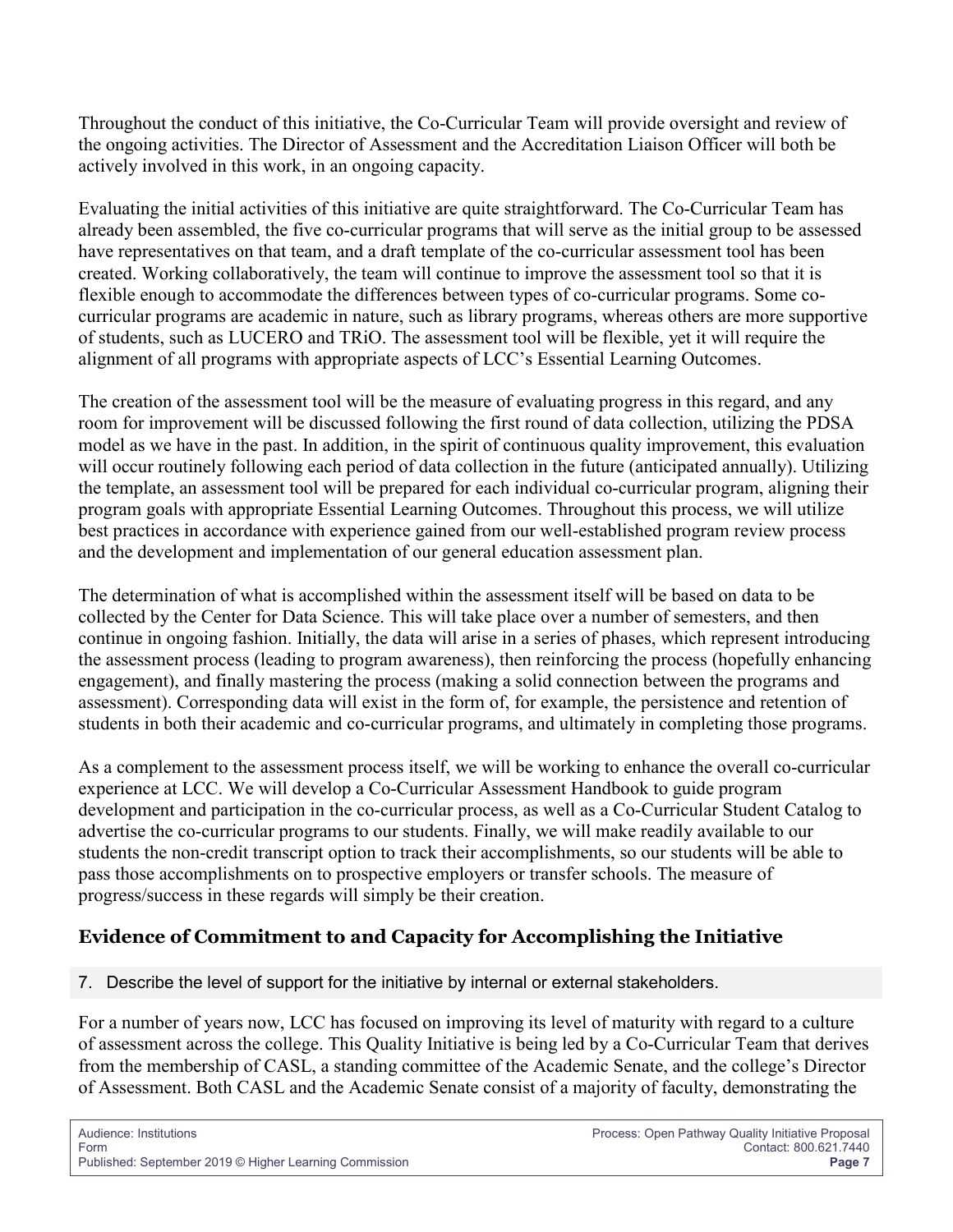commitment of the faculty to this goal. On the administrative side, top leadership has expressed its support for this initiative, which was initiated at the behest of the Provost.

The Chief Diversity Officer has been actively involved in pursuing the non-credit transcript, and the Registrar is pleased that we are considering the use of that un-utilized resource for this initiative. In addition, the Diversity/Equity/Inclusion Digital Badge program developed by the Chief Diversity Officer is one of the co-curricular programs chosen for inclusion in our first group of co-curricular programs to be assessed.

The Co-Curricular Team itself consists of faculty and administrators, representing the teaching faculty, the library, student life, the Office of Diversity and Inclusion, and our eLearning department (which routinely serves faculty and students).

Thus, there is a broad range of support within the college for this initiative, which aligns well with LCC's mission and guiding principles.

8. Identify the groups and individuals that will lead or be directly involved in implementing the initiative.

**Timothy Deines**, Professor (English), Chair of CASL

**Michelle Curtin**, Professor (Nursing), Academic Senate President, *Ex Officio* Member of CASL

**Karen Hicks**, Director of Assessment; *Ex Officio* Member of CASL

**Mark Kelland**, Professor (Psychology), Accreditation Liaison Officer

CASL Co-Curricular Team: **Patti Ayers**, Ombudsperson, Student Affairs; **Alejandro Gradilla**, Cesar Chavez Learning Center Coordinator, Office of Diversity and Inclusion; **Chuck Page**, Online Learning Librarian, Academic Affairs; **Kara Wiedman**, CMS Instructional Design Specialist, eLearning

9. List the human, financial, technological and other resources that the institution has committed to this initiative.

The individuals identified as leading and implementing this initiative are serving in those roles in an ongoing basis. The Chair of CASL must be a faculty member of the Academic Senate, and the senate President is an ex officio member (as well as, in this case, the former Chair of CASL). The members of the CASL Co-Curricular Team are committee members who, among other duties, are leaders in the cocurricular areas we have chosen for this initiative. As for the remaining two members, the Director of Assessment and the ALO, this duty is a routine part of their current assignments for LCC. Since the Director of Assessment and CASL are responsible for the ongoing oversight of assessment activities at the college, no new financial resources will be necessary for this work to continue.

At present, the non-credit transcript exists, so no new technological resources would be needed. However, adding courses to it would be a new process, since it is not currently being utilized. The Registrar has indicated her support for this initiative, in the hope of finally making use of the non-credit transcript. There may need to be new processes approved for co-curricular programs to be entered into the system that would record them on the non-credit transcript, and these processes would likely involve the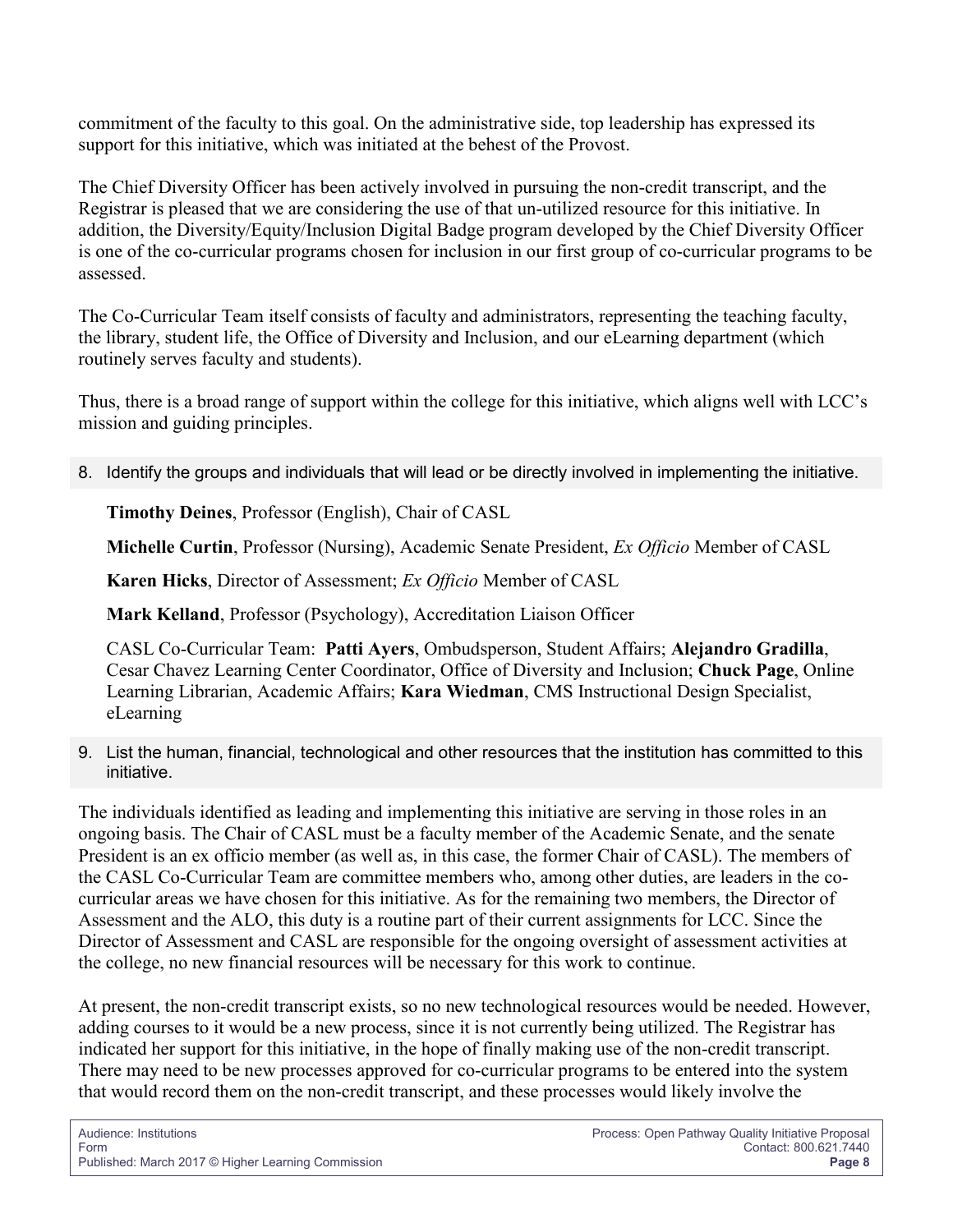Curriculum Committee of the Academic Senate. The Curriculum Committee has given its approval in anticipation of developing these new processes.

The college will dedicate financial resources to this project as is appropriate. The CASL director and ALO receive reassigned time to work on this committee and project. The Provost will reassign budget dollars to the initiative as appropriate. Finally, the Center for Data Science will provide within their budget an external reviewer for the project if necessary.

As demonstrated above, the college is committed to this initiative by providing the necessary resources to see the project through to completion. This includes staff, financial resources, technology assistance, and priority as this initiative aligns with the college's strategic plan.

## **Appropriateness of the Timeline for the Initiative**

*(The institution may include a brief implementation or action plan.)*

10. Describe the primary activities of the initiative and timeline for implementing them.

CASL and the Co-Curricular Team will develop a **formal co-curricular assessment plan**. As with our current assessment plans, the finalized plan will be presented to the Academic Senate for review and from there to the Provost for final approval. At the same time, we will work with LCC's internal communications director to develop and implement **collegewide communications** to inform everyone of this activity. These will both be completed in **spring, 2021**.

In coordination with the development of the assessment plan, the Co-Curricular Team will finalize the **cocurricular assessment template**, and work with the initial five programs to customize their **cocurricular tools** (using the template as appropriate for each individual program and developing methods of assessment, as necessary). This work will also be completed in **spring, 2021**.

With the assessment plan and assessment tools in place, we will **implement co-curricular assessment** in **fall, 2021**.

During the **2021-2022 academic year** we will continue to conduct assessment of the initial programs, while **collecting and analyzing data** (e.g., persistence, retention, completion). We will also **review the utility of the assessment tools** as implemented by **summer, 2022**, and **revise them as necessary**.

Thus, by **fall, 2022** we will be able to enter the **second phase of co-curricular assessment** with any necessary changes/improvements to the assessment tools for the initial programs. Also in **fall, 2022**, those changes/improvements, as needed, will be incorporated **into the co-curricular assessment template**.

Also in **summer/fall, 2022**, as we review the success and/or challenges of implementing co-curricular assessment, and, if necessary, improve the co-curricular assessment template, we will develop a **Co-Curricular Assessment Handbook** to provide to additional programs that are considering entering into the formal co-curricular club. With the initial list of programs, and any new programs, in anticipation of academic year 2023-2024 we will make available a **Co-Curricular Student Catalog** (which may be an online resource; available **prior to fall, 2023**).